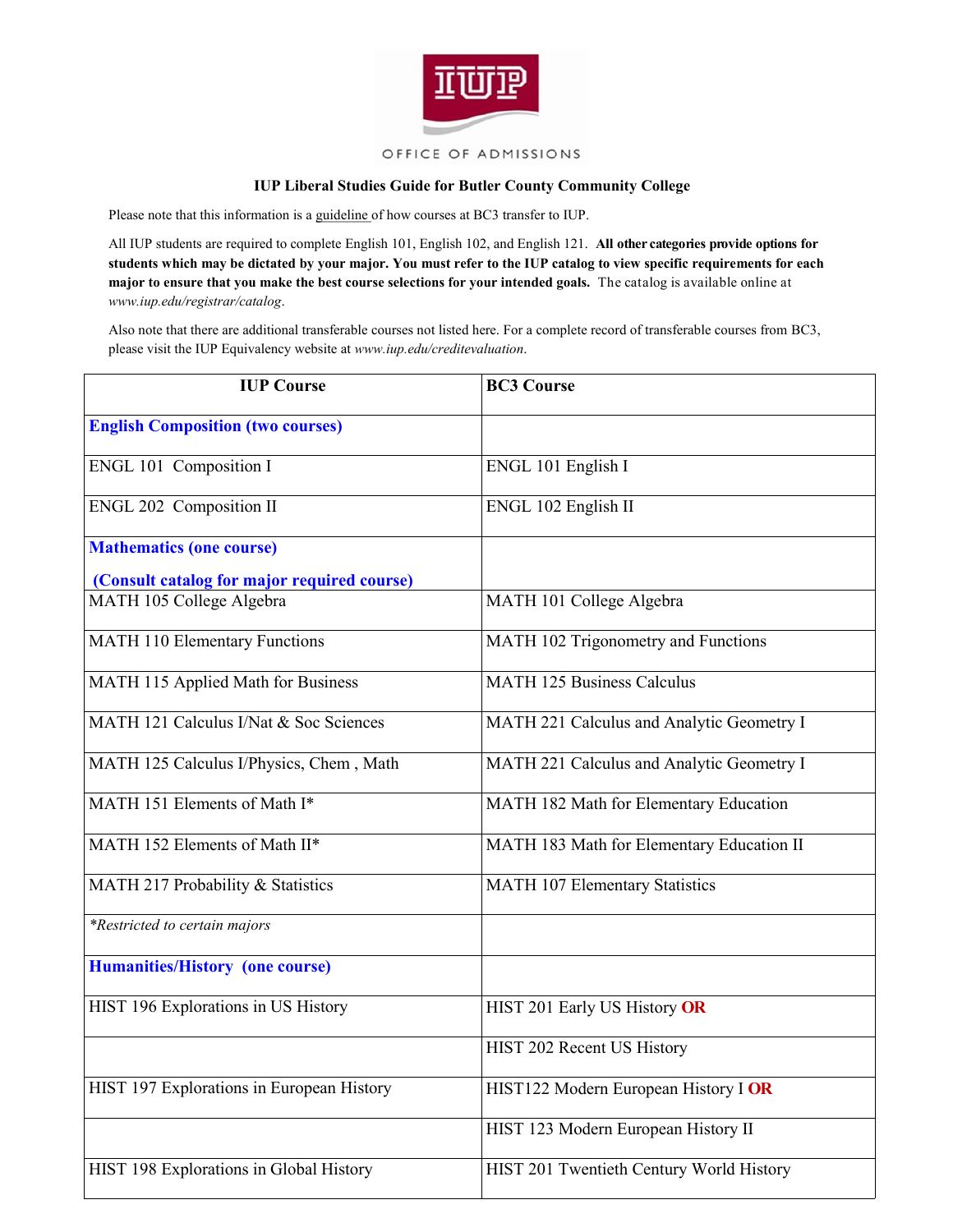| <b>IUP Course</b>                                                 | <b>BC3 Course</b>                             |
|-------------------------------------------------------------------|-----------------------------------------------|
| <b>Humanities/Literature (one course)</b>                         |                                               |
| <b>ENGL 121 Humanities Literature</b>                             | ENGL 216 World Lit-Ancient to Early Modern OR |
|                                                                   | ENGL 217 World Lit-Renaissance to Present     |
| <b>Humanities/Philosophy or Religious Studies</b><br>(one course) |                                               |
| PHIL 100 Intro to Philosophy                                      | PHIL 201 Intro to Philosophy                  |
| PHIL 122 Contemporary Moral Issues                                | PHIL 205 Ethics                               |
| RLST 110 World Religions                                          | PHIL 215 Intro to Religions of the World      |
| <b>Fine Arts (one course)</b>                                     |                                               |
| ARHI 101 Intro to Art                                             | ARTS 101 Intro to Art                         |
| MUHI 101 Intro to Music                                           | MUSC 101 Intro to Music                       |
| THTR 101 Intro to Theater                                         | ARTS 112 Intro to Theater                     |
| <b>Natural Science Lab Courses</b>                                |                                               |
| (Consult catalog for major required courses)                      |                                               |
| BIOL 103 Life on Earth                                            | <b>BIOL 101 Biology I OR</b>                  |
|                                                                   | <b>BIOL 121 Principles of Biology II</b>      |
| BIOL 104 How the Human Body Works                                 | <b>BIOL 120 Principles of Biology I</b>       |
| CHEM 101 College Chemistry I                                      | CHEM 112 Descriptive Chemistry                |
| CHEM 111 General Chemistry I                                      | CHEM 101 Chemistry I                          |
| CHEM 112 General Chemistry II                                     | CHEM 102 Chemistry II                         |
| GEOS 101/102 The Dynamic Earth/lab                                | PHSC 120 Principles of Geology                |
| GEOS 105/106 Exploring the Universe/lab                           | PHSC 123 Astronomy                            |
| PHYS 111/121 Physics I/lab                                        | PHYS 101 Physics I                            |
| PHYS 131/141 Physics I/lab (Calculus)                             | PHYS 102 Physics II                           |
| PHYS 132/142 Physics II/lab (Calculus)                            | PHYS 222 Engineering Physics II               |
| <b>Natural Science Non-lab Courses</b>                            |                                               |
| (Consult catalog for major required course)                       |                                               |
| <b>BIOL 114 Environmental Biology</b>                             | <b>BIOL 103 Environmental Biology</b>         |
| CHEM 105 The Forensic Chemistry of CSI                            | <b>CHEM 125 Forensic Science</b>              |

jors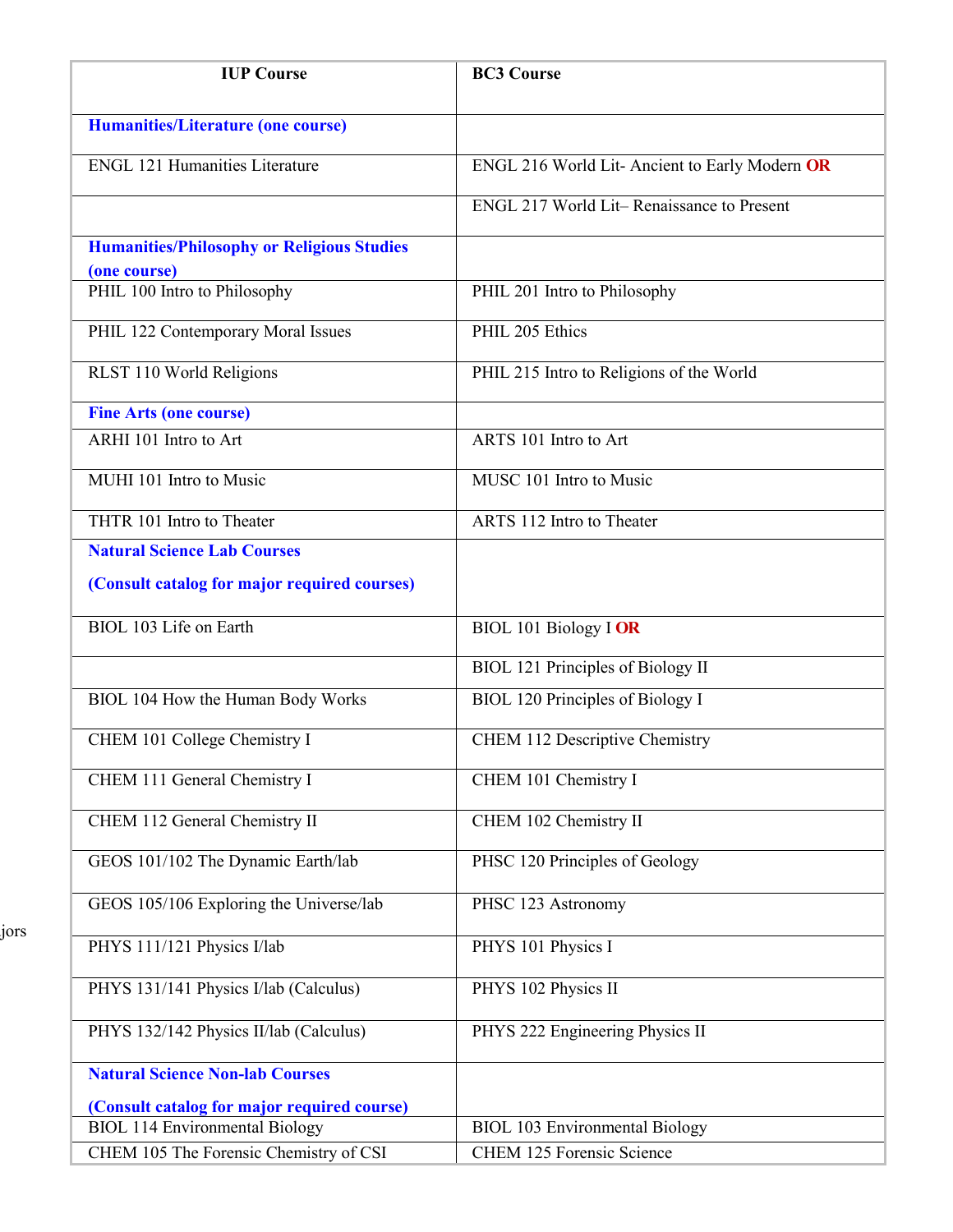| <b>IUP Course</b>                                                                                                    | <b>BC3 Course</b>                        |
|----------------------------------------------------------------------------------------------------------------------|------------------------------------------|
| <b>Science Courses for ECSP Majors-take 2 at</b>                                                                     |                                          |
| <b>BC3</b><br>SCI 101 Fundamentals of Physics                                                                        | PHYS 112 Descriptive Physics             |
| SCI 102 Fundamentals of Chemistry                                                                                    | <b>CHEM 112 Descriptive Chemistry</b>    |
| SCI 104 Fundamentals of Environmental Biology                                                                        | <b>BIOL 103 Environmental Biology OR</b> |
|                                                                                                                      | PHSC 110 Environmental Science           |
| <b>Social Science Courses (two courses) If you</b><br>choose Sociology, take only one Sociology<br>course, not both. |                                          |
| (Consult catalog for major required courses)                                                                         |                                          |
| CRIM 101 Crime and Justice Systems                                                                                   | CRIM 100 Crime and Justice Systems       |
| <b>ECON 121 Principles of Macroeconomics</b>                                                                         | ECON 101 Principles of Economics-Macro   |
| <b>PLSC 111 American Politics</b>                                                                                    | POLI 201 American National Government    |
| PSYC 101 General Psychology                                                                                          | PSYC 201 General Psychology              |
| SOC 151 Principles of Sociology                                                                                      | SOCI 211 Principles of Sociology         |
| SOC 231 Contemporary Social Problems                                                                                 | SOCI 212 Contemporary Social Problems    |
| <b>Global Awareness (one course)</b>                                                                                 |                                          |
| <b>ANTH 110 Contemporary Anthropology</b>                                                                            | ANTH 100 Intro to Anthropology           |
| GEOG 104 World Geography: Global Context                                                                             | GEOG 101 World Geography                 |
| <b>Dimensions of Wellness (one course)</b>                                                                           |                                          |
| HPED 143 Health and Wellness                                                                                         | HLTH 120 Health Science                  |
| <b>Liberal Studies Electives (0 to 3 courses)</b>                                                                    |                                          |
| (Consult catalog for major required courses)<br>ARHI 205 Ancient to Medieval Art                                     |                                          |
|                                                                                                                      | ARTS 104 History of Art I                |
| ARHI 207 Renaissance through Modern Art                                                                              | ARTS 105 History of Art II               |
| CDFR 218 Child Development                                                                                           | PSYC 240 Child Psychology                |
| COMM 101 Comm Media in American Society                                                                              | COMM 101 Intro to Mass Communication     |
| COSC 101 Computer Literacy                                                                                           | COMP 210 Intro to Microcomputing         |
| <b>ECON 122 Principles of Microeconomics</b>                                                                         | ECON 102 Principles of Economics-Micro   |
| MATH 122 Calculus II/Nat & Soc Sciences                                                                              | MATH 222 Calculus & Analytic Geometry II |
| MATH 126 Calculus II/Physics, Chem & Math                                                                            | MATH 222 Calculus & Analytic Geometry II |